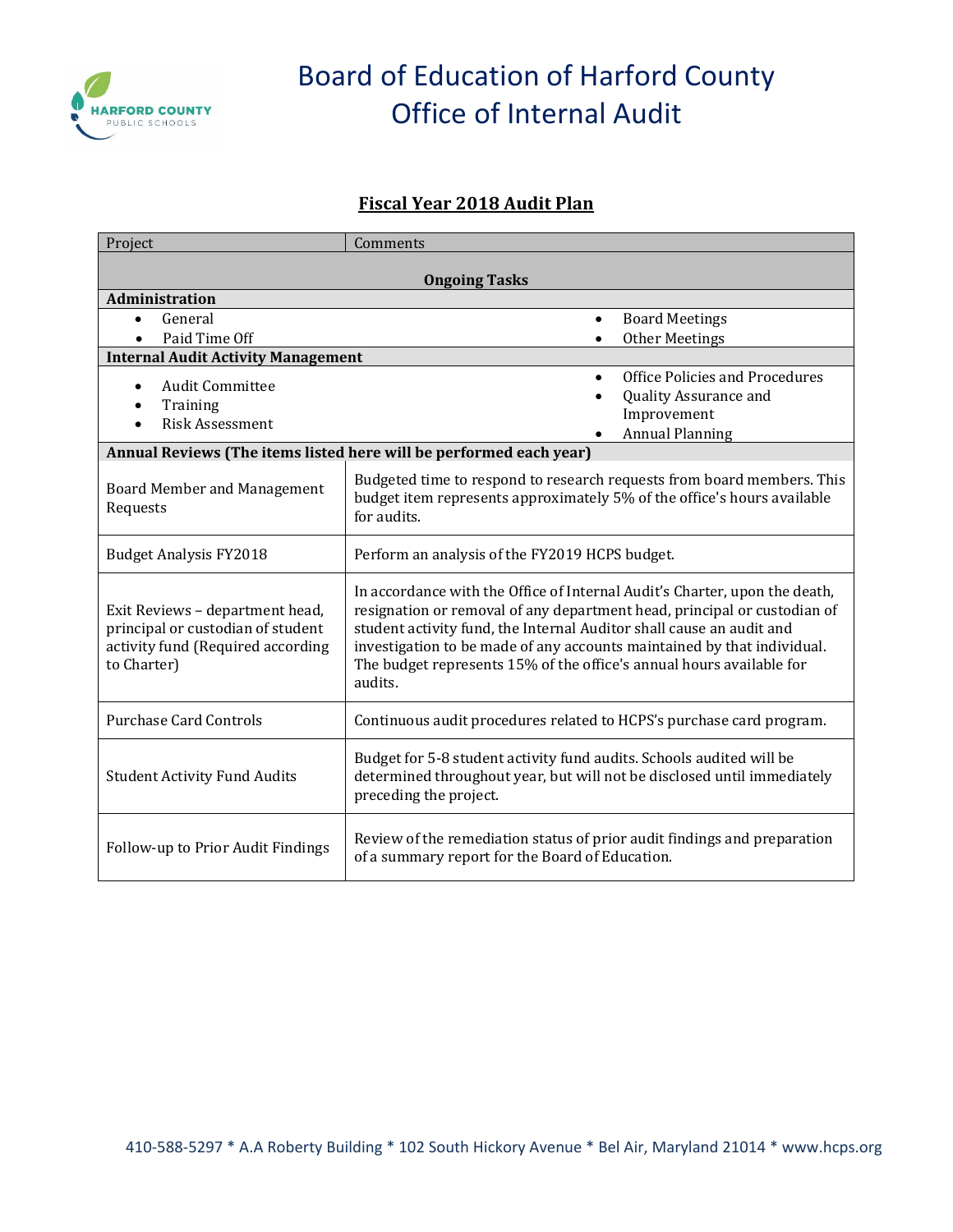### **Fiscal Year 2018 Audit Plan**

| Project                                                                                   | Comments                                                                                                                                                                                                     |  |
|-------------------------------------------------------------------------------------------|--------------------------------------------------------------------------------------------------------------------------------------------------------------------------------------------------------------|--|
| <b>Planned Audits</b>                                                                     |                                                                                                                                                                                                              |  |
| 2018 Financial Statement Audits<br>for $FY2017$                                           | General coordination related to ensuring that required Financial<br>Statement Audits are completed. Includes OMB A-133 Single Audit and<br>Other Required Reports.                                           |  |
| 2018 Recruitment and Hiring<br>Practices                                                  | Determine if controls are adequate to ensure that recruitments were<br>performed in accordance with the Board Policies. Ensure job descriptions<br>and classifications are consistent throughout the system. |  |
| 2018 Payroll Controls                                                                     | Confirm that controls are sufficient and effective to ensure that payroll<br>calculations, time entry, leave balances, benefit deductions and leave<br>payouts are correct.                                  |  |
| 2018 Accounts Payable Controls                                                            | Determine if controls related to Accounts Payable are adequate to ensure<br>that only valid vendors and debts are paid by HCPS.                                                                              |  |
| 2018 Contracts Management<br>(Commodities and General<br>Services)                        | Determine if contracts are being appropriately monitored to ensure<br>compliance with HCPS policies and contract terms.                                                                                      |  |
| 2018 Contract Management -<br>Legal and Professional Services<br><b>Contract Controls</b> | Determine if contracts are being appropriately monitored to ensure<br>compliance with HCPS policies and contract terms.                                                                                      |  |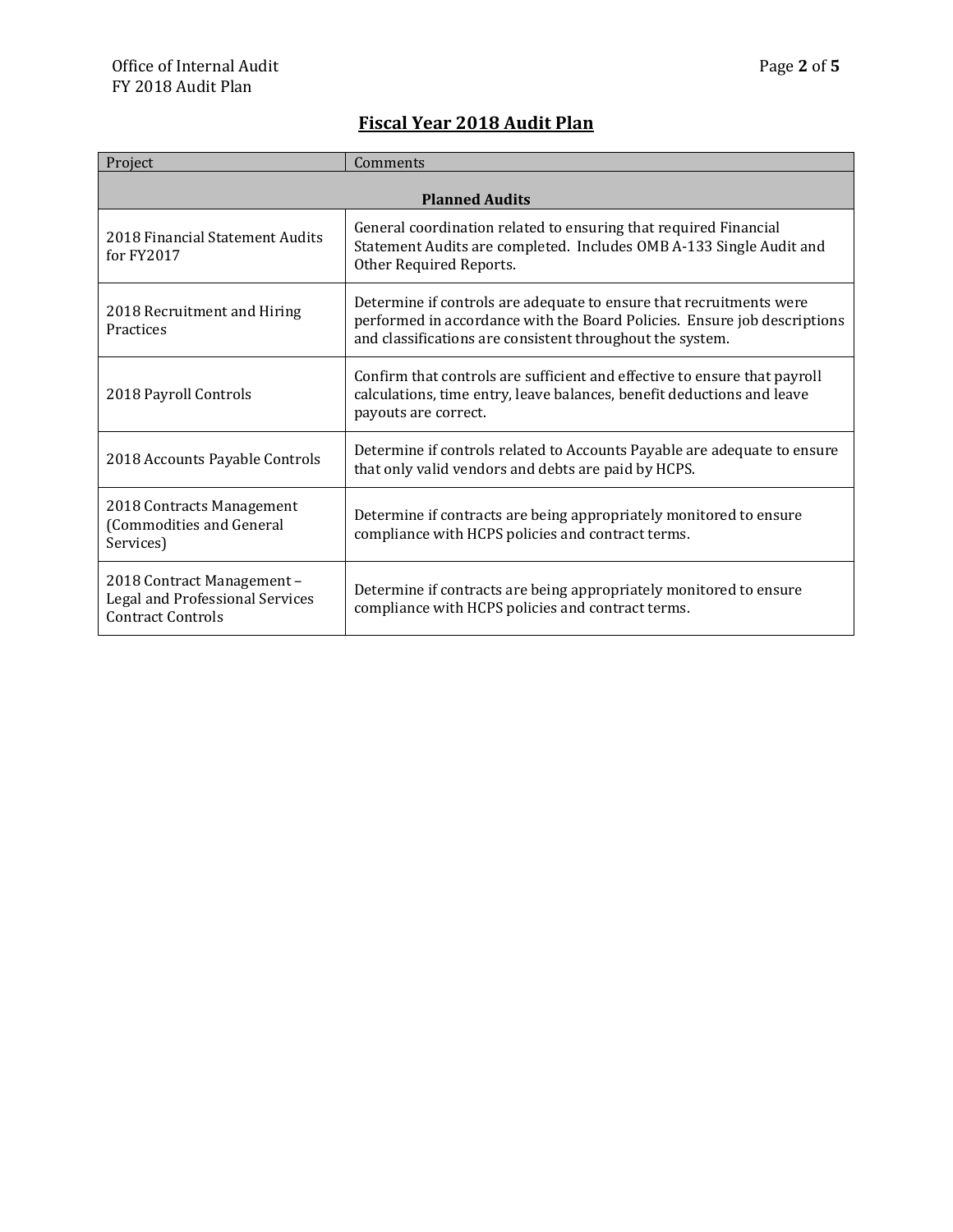# **Tentative Projects for FY2019**

| <b>Audit Name</b>                                                    | Comments                                                                                                                                                                                                                                            |
|----------------------------------------------------------------------|-----------------------------------------------------------------------------------------------------------------------------------------------------------------------------------------------------------------------------------------------------|
| 2019 Financial Statement Audits<br>for $FY2018$                      | General coordination related to ensuring that required Financial<br>Statement Audits are completed. Includes OMB A-133 Single Audit and<br>Other Required Reports.                                                                                  |
| 2019 Billing and Collection -<br><b>Student Tuition and Fees</b>     | Confirm that controls in place are adequate to ensure that students are<br>billed the correct amount and revenue is collected.                                                                                                                      |
| 2019 Capital Projects and<br><b>Construction Management</b>          | Determine if capital project contracts are being appropriately<br>prioritized and monitored to ensure compliance with HCPS policies and<br>contract terms.                                                                                          |
| 2019 Fixed Assets and Inventory<br>Controls                          | Determine if HCPS has adequate controls in place to ensure that Fixed<br>Assets and Inventory are properly protected and accounted for.                                                                                                             |
| 2019 Employee Benefits<br>Administration                             | This audit will review the procedures in place to ensure that Harford<br>County Public School employees receive the correct benefits,<br>appropriate premiums are collected and management monitors its<br>outgoing payments for benefits provided. |
| 2019 Fleet Maintenance<br>Management, Maintenance and<br>Utilization | The objective of this audit is to determine if the Fleet Maintenance is<br>properly monitored and costs proper and to evaluate the efficiency and<br>effectiveness of the vehicle/bus replacement and utilization.                                  |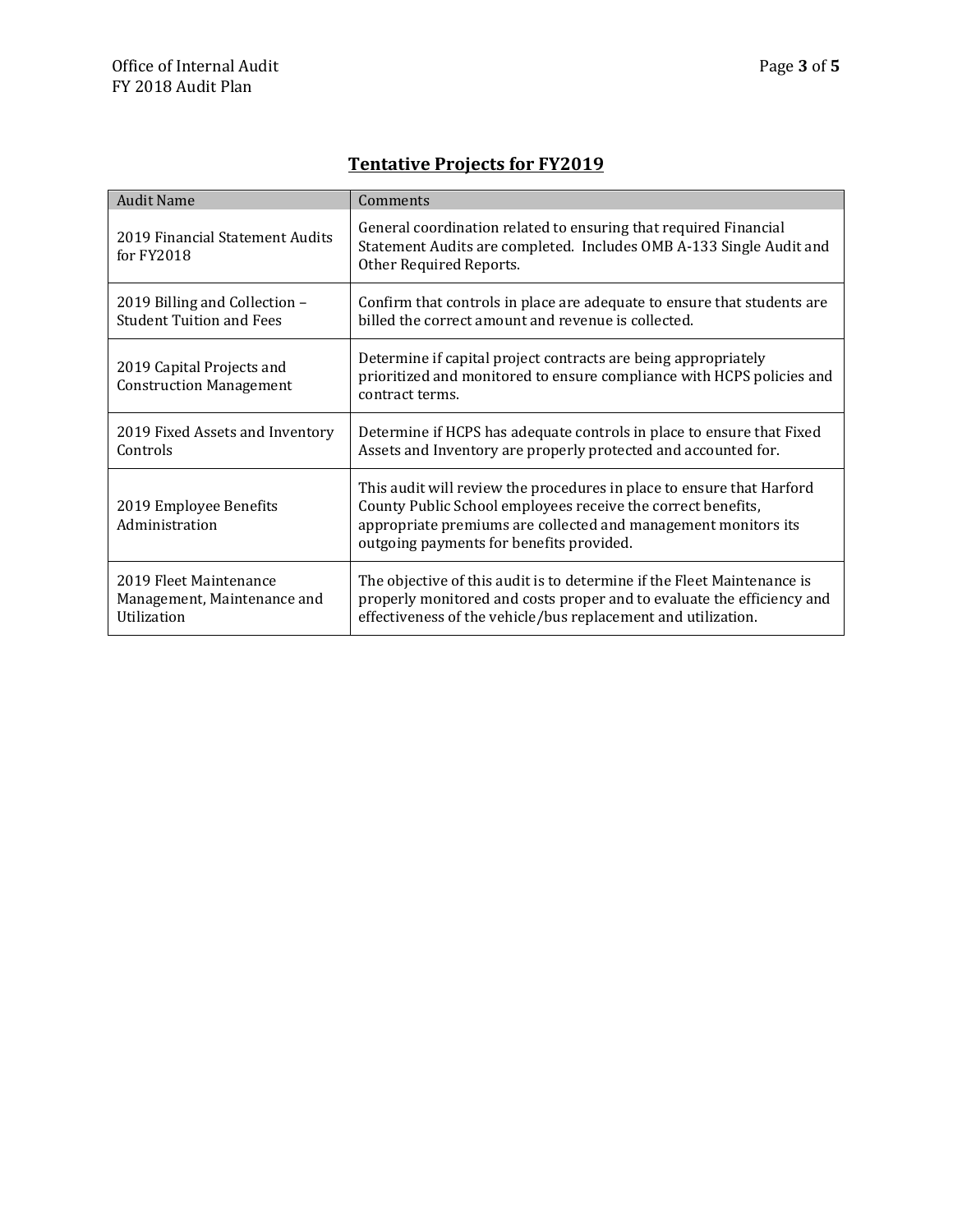### **Audits Not Scheduled**

| <b>Audit Name</b>                                                       | Comments                                                                                                                                                                                                                                                                                                |
|-------------------------------------------------------------------------|---------------------------------------------------------------------------------------------------------------------------------------------------------------------------------------------------------------------------------------------------------------------------------------------------------|
| <b>Network Security Monitoring</b><br>Controls                          | Determine if HCPS network monitoring is adequate and to determine if<br>changes to network configurations are appropriately approved,<br>implemented and reviewed.                                                                                                                                      |
| <b>Application Security</b><br>Development and Support<br>Controls      | Detailed evaluation of internal controls related to user security; input,<br>output, processing and user controls for each business system.                                                                                                                                                             |
| Facilities Maintenance and Work<br>Order Procedures and<br>Efficiencies | The objective of this audit is to determine whether facilities<br>maintenance groups can gain efficiencies by sharing resources,<br>including knowledge, systems, equipment and people. Additionally, we<br>will review the controls over the supplies and equipment inventory,<br>purchases and usage. |
| <b>Professional Development</b><br>Controls                             | Evaluate the controls over professional development for teachers and<br>administrators to ensure consistently applied.                                                                                                                                                                                  |
| Billing and Collection - Property<br><b>Management Controls</b>         | Confirm that controls in place are adequate to ensure that billings for<br>the use of HCPS facilities are for the correct amount and revenue is fully<br>collected.                                                                                                                                     |
| <b>OPEB</b> and Pension<br><b>Administration Controls</b>               | Confirm that controls related to HCPS's OPEB and pensions are<br>adequate to ensure proper payments and compliance with relevant<br>regulations and trust agreements.                                                                                                                                   |
| Ethics Disclosures and related<br>processes                             | Confirm that ethics filings are appropriately completed and reviewed to<br>determine if procedures are adequate to identify conflicts in current or<br>proposed HCPS relationships.                                                                                                                     |
| Insurance Coverages and Self-<br><b>Insurance Program Controls</b>      | Ensure insurance coverage and self-insurance programs are adequately<br>monitored.                                                                                                                                                                                                                      |
| Safety Compliance and Risk<br><b>Management Practices</b>               | Confirm that safety training is provided to all employees and that the<br>HCPS safety standards meet State and Federal requirements. The<br>review will also confirm that physical security is adequately controlled<br>and monitored at HCPS facilities.                                               |
| Peer Review of the Office of<br><b>Internal Audit</b>                   | IIA Professional Standards and GAO Yellow Book standards require an<br>evaluation of the Office's compliance with those standards. Standards<br>required an external peer review to be completed every three years.                                                                                     |
| <b>Grants Monitoring Controls</b>                                       | Confirm that HCPS has appropriate controls in place to ensure that<br>grants are used as intended and allowed.                                                                                                                                                                                          |
| Equipment Maintenance and<br><b>Utilization Controls</b>                | Determine the effectiveness of the Harford County Public School's<br>inventory of large equipment and tools.                                                                                                                                                                                            |
| <b>Billing and Collection of Medical</b><br><b>Assistance Payments</b>  | Confirm that controls in place are adequate to ensure that billings for<br>the Medical Assistance Payments are for the correct amount and<br>revenue is fully collected.                                                                                                                                |